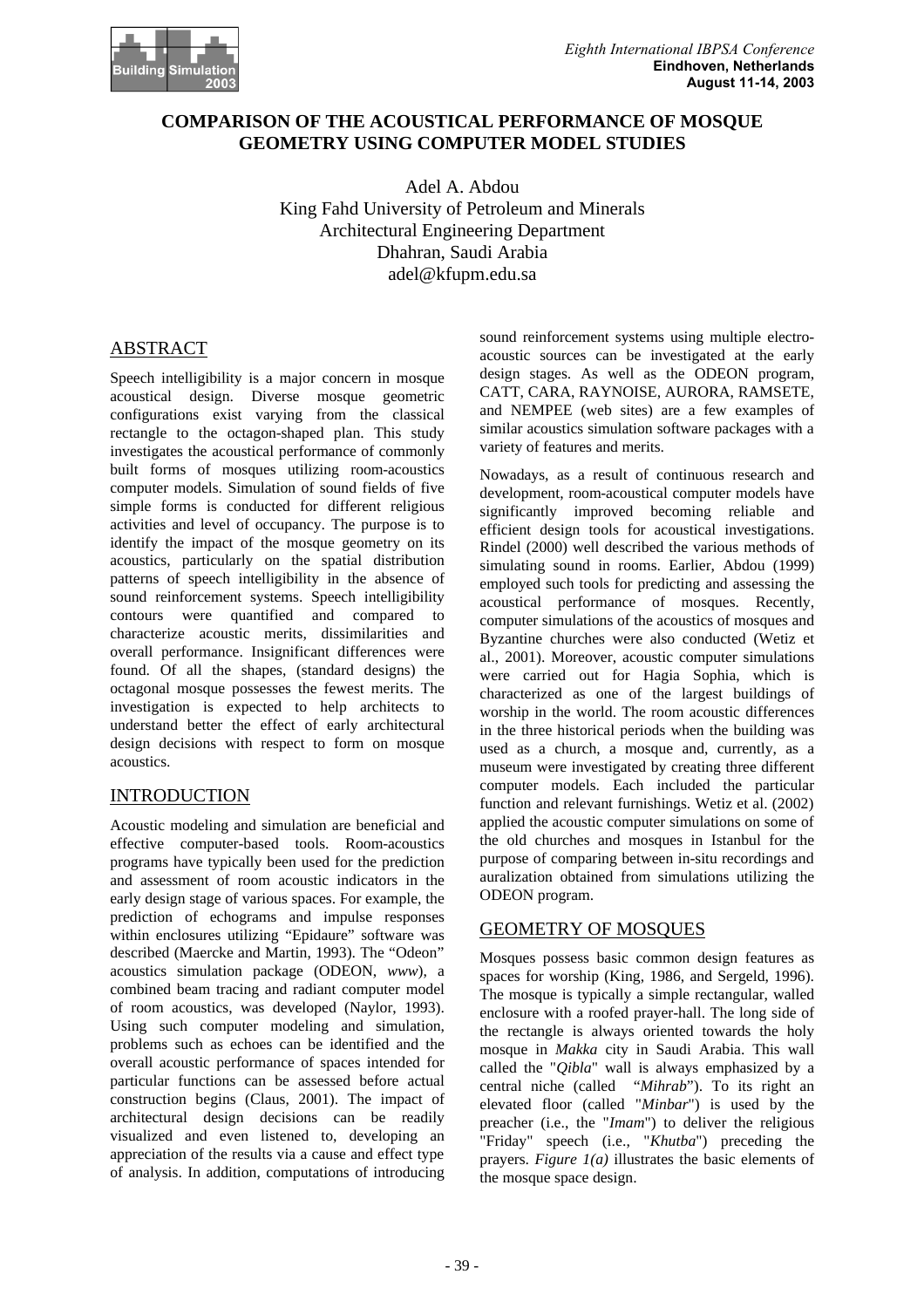

c mosque pruyer nuu, (v) ine invesugueu mosque geometry overlaid, and (c) 3D illustrations of the modeled mosque forms. *Figure1 (a) The main design elements and features of the mosque prayer hall, (b) The investigated mosque* 

Interior materials and finishes of mosques vary from one country to another. However, mosque walls are commonly finished with painted plaster. Wall wainscots are sometimes covered with marble tiles or wooden boards or panels tongued and grooved to compose a vertical pattern. The floor area is always carpeted. Plastered and painted concrete ceilings with simple to elaborate decorations and /or inscriptions are commonly used. Depending on the climatic conditions, the mosque may be equipped with an airconditioning system, in concert with some ceiling fans. Electro-acoustic sound reinforcement systems have also been installed in mosques of all sizes to improve the hearing conditions in the space, particularly when air-conditioning systems are

### ACOUSTICS OF MOSQUES

The acoustics of a room are commonly judged by their reverberance evaluated from the sound level decay curves. The first, conventional Reverberation Time (RT), is defined as the time it takes for sound to decay by 60 dB after the sound source has stopped. It is usually determined by extrapolating the slope of a straight line fitted to the first part of reverberant decay curves as a function of frequency between -5 and -25  $(RT_{20})$ , or -35dB  $(RT_{30})$ . The second indicator is the Early Decay Time (EDT), which is found to be a subjectively more relevant indicator than RT and is defined as the sound decay slope of a straight line fitted to the decay observed during the first -10 dB. EDT values are more influenced by the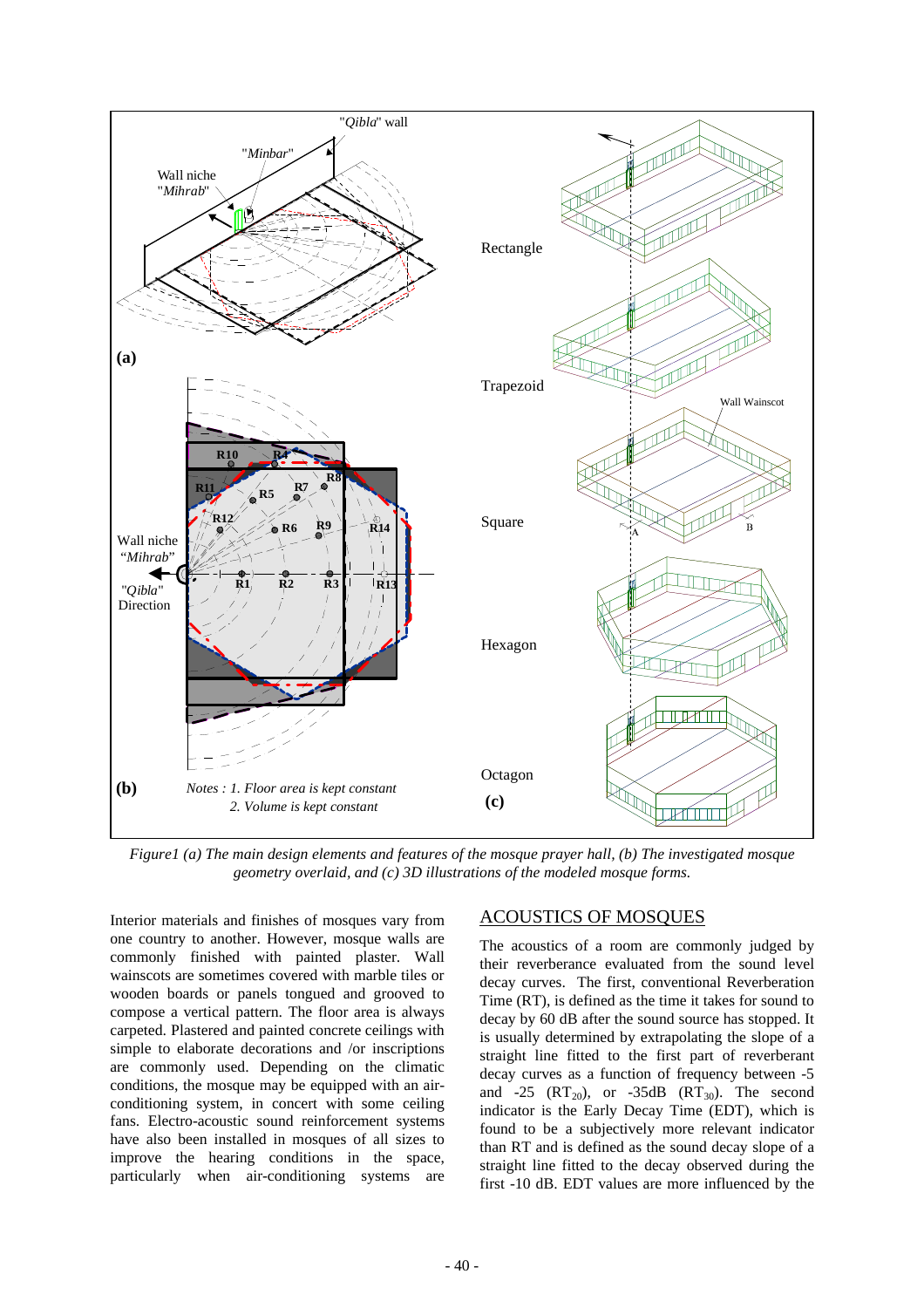details of early reflections. Both measures indicate reverberance as a function of frequency, which in turn appears to be responsible for the sensation of being in a room as well as providing a sensation of distance from the sound source. Optimal RT values depend on the desired function of the hall, the hall volume and interior surface finishes. For optimum listening conditions for speech intelligibility RT values must be in the range of about 0.5 to 1.0 second at mid-frequencies (i.e., average of RT at 500 and 1000 Hz one-octave bands i.e.  $RT_m$ ). Preferred ranges of RT values at mid-frequencies for a variety of activities are well established. For example an RT value of less than 1.0 sec is desired for an intimate drama theatre, lecturing or for speech activities while 1.8 sec is acceptable if the space is to be used as a multi-purpose hall (Templeton et al., 1997).

The effect of the enclosure acoustics on speech intelligibility (SI) is found to be better related to the beneficial sound energy of the direct sound and reflections arriving within the 50 ms after the direct sound. Late arriving reflections, indicated by a long reverberation time, reduce intelligibility. The subjective balance between sound clarity, definition and reverberance can be judged by the arriving earlyto-late sound ratio indicators such as Clarity  $(C_{50})$ , defined as the ratio of the early arriving sound energy in the first 50 ms after the direct sound to the late sound energy arriving afterwards. Clarity is increasingly considered more indicative of the impact of the room on SI. For clarity and blend balance expressed by the foregoing indicators, a low value indicates poor definition, referred to subjectively as **"***muddy***"** sound. While a high value indicates that it is possible to discriminate the sound details, the sound may also be subjectively **"***very dry***"** as if it is produced in a room with too much absorption.

Unlike the acoustical characteristics and requirements of other religions' spaces, which require the design for both speech and music, speech intelligibility is the only major concern of mosque acoustics. The intelligibility of speech in a mosque is essential to the performing of prayers and related religious activities. All activities in the mosque are dependent on speech audibility and intelligibility. These two factors are, thus, critical to the evaluation of sound quality in a mosque. Knowledge pertinent to mosque acoustics in this regard, compared to that of other religious enclosures where speech intelligibility is also important, has received very little attention. The intelligibility of speech in rooms is related to both the speech sound level and to the ambient noise i.e. expressed by speech signal-to-noise ratio and to the acoustical characteristics of the space indicated by reverberation time. The less the room reverberance and the higher the level of the speech sound relative to the ambient noise, the greater the intelligibility of the speech. Many indicators can be used in order to

measure, assess and/or predict speech intelligibility (Johan, 1997). Examples of objective-based measures are RT, Definition  $(D_{50})$ , Clarity  $(C_{50})$ , Useful-to-Detrimental Sound Ratios (e.g. SNR<sub>95</sub>, U<sub>50</sub>, Bradley, 1986), Speech Transmission Index (STI), Rapid Speech Transmission Index (RASTI) and Articulation Loss of Consonants (%AL<sub>cons</sub>) (Putez, 1971). In this study the STI indicator used for assessment will be reported.

## METHODOLOGY OF MODELING AND SOUND SIMULATION

The preferred shape of the mosque is usually the architect's decision, influenced by the Islamic values, teachings and the way the prayer is performed both individually and in group as religiously prescribed. Group prayer must be performed with individuals standing, behind the *Imam*, in straight rows around 1.2 m apart and parallel to the *Qibla* wall. Consequently, it is desired that the mosque shape be bounded by straight parallel walls, one of which includes the *Qibla* niche. Religious preference is higher for those praying in the first rows compared to late arriving individuals. Hence first rows are preferred to be longer or at least equal to the subsequent remaining ones. Rectangular and trapezoidal plans with the long side perpendicular to the direction of the *Qibla* well satisfy these preferences. The square shape is also acceptable. Nonetheless, the hexagon and octagon shapes violate this preference, yet hexagonal and octagonal mosques were designed and built in many parts of the Muslim world. These five shapes were acoustically modeled for comparison. *Figure 1(b,c)* shows the architectural forms and the main features of mosque geometric configurations that were investigated. These prototypes can be considered to be medium-size, community mosques with a mean volume of approximately  $1659.0 \text{ m}^3$ . Since a comparison of the acoustical impact of alternative mosque geometry is the subject of this study, the mosque geometric parameters such as volume, floor area, walls and windows areas and ratios were kept constant for a valid comparison of the impact of the mosque geometry. *Table 1* shows the geometric information of the different mosque shape. Since the room volume influences RT, the volume of the modeled mosque was kept constant with a standard deviation of  $\pm 2.0$  m<sup>3</sup>. The capacity of the mosque is determined by the floor area divided by the area required for a worshipper to perform the prayer, i.e. about 0.80 x  $1.2 \text{ m}^2$ . As can be observed from *Table 1*, the mean floor area is 350.0  $m^2$  with  $\pm 10.0$  standard deviation. This average area can accommodate approximately 350 worshippers when fully occupied. Windows are modeled to be around 15% of the mosque floor area and 15% of the total surface area of the mosque walls. They were uniformly distributed in the walls.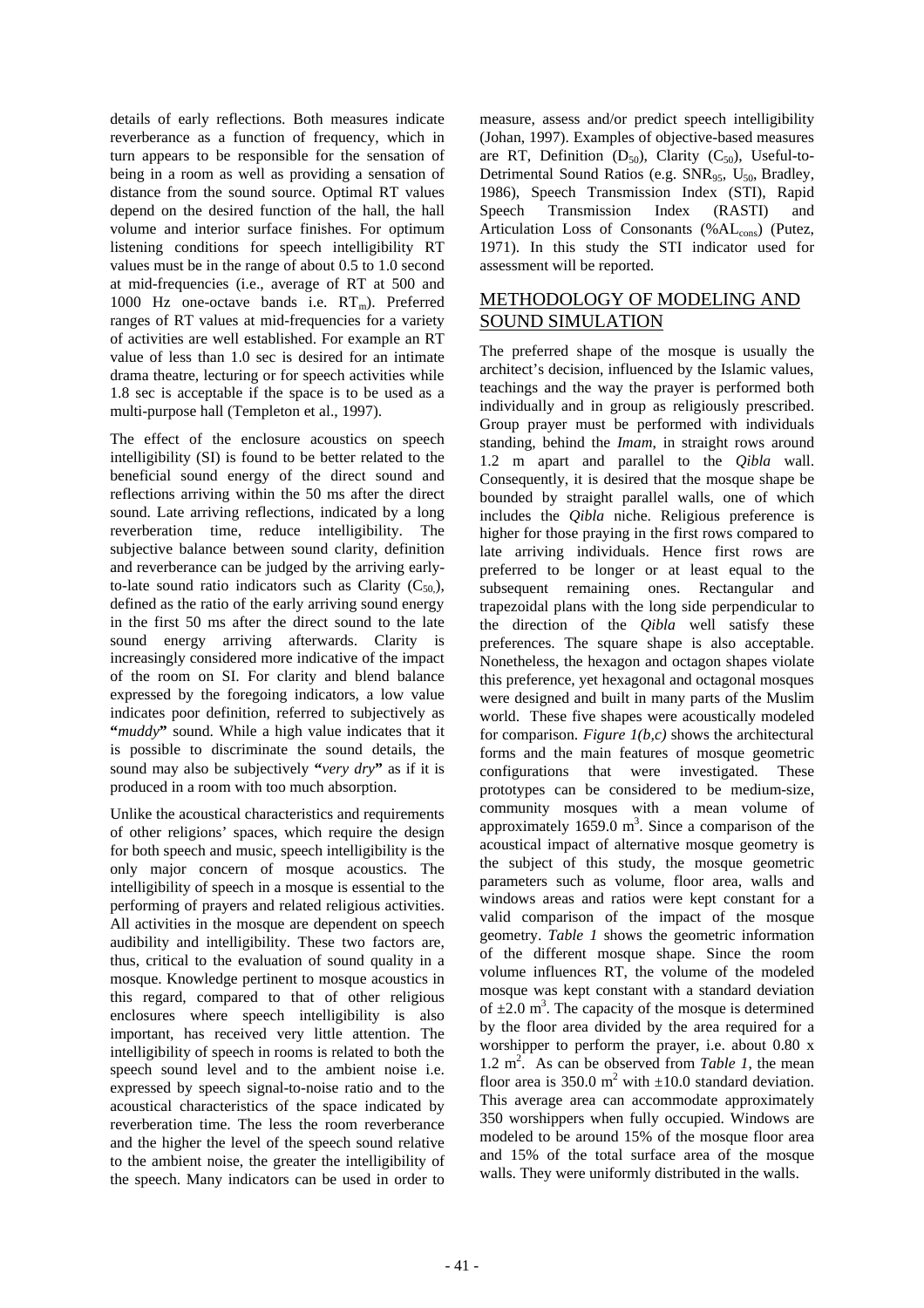|              | <b>Dimensions</b>                | <b>Floor Area</b> | <b>Volume</b>  | Wall                              | <b>Windows</b> |                          |                           |
|--------------|----------------------------------|-------------------|----------------|-----------------------------------|----------------|--------------------------|---------------------------|
| <b>Shape</b> | (W, L, H, m)                     | m <sup>2</sup>    | m <sup>3</sup> | <b>Surfaces</b><br>m <sup>2</sup> | Area, $m^2$    | <b>To Wall</b><br>Area % | <b>To Floor</b><br>Area % |
|              |                                  |                   |                |                                   |                |                          |                           |
| Rectangular  | $14.40 \times 24.00 \times 4.80$ | 346               | 1659           | 387                               | 56             | 14                       | 16                        |
| Trapezoidal  | 14.40 x 27.00 x 4.80             | 346               | 1659           | 373                               | 57             | 15                       | 16                        |
| Square       | $19.20 \times 19.20 \times 4.50$ | 369               | 1659           | 369                               | 52             | 14                       | 14                        |
| Hexagon      | Side = $11.54$ , H = $4.80$      | 346               | 1662           | 332                               | 50             | 15                       | 14                        |
| Octagon      | Side = $8.45$ , H = $4.80$       | 345               | 1656           | 325                               | 52             | 16                       | 15                        |
|              | Mean                             | 350.0             | 1659.0         | 357.0                             | 53.0           | 15.0 $%$                 | 15.0 $%$                  |
|              | <b>Standard Deviation, STD</b>   | $\pm 10.0$        | $\pm 2.0$      | $+27$                             | $\pm 3$        | $\pm 1$                  | $\pm 1$                   |

*Table 1 Geometric information of mosque shapes (note values are rounded to nearest integer)*

|                                                                        | Table 2 |  |
|------------------------------------------------------------------------|---------|--|
| Material assignment for interior surfaces of all mosque configurations |         |  |

| <b>Surface</b>             | <b>Assigned Material</b>                                      | <b>Diffusion Coefficient</b> |  |
|----------------------------|---------------------------------------------------------------|------------------------------|--|
| Ceiling                    | Lime, cement plaster                                          | 0.25, with beams             |  |
| Floors                     | 9 mm tufted pile carpet on felt underlay                      | 0.15                         |  |
| Walls                      | Concrete blocks with plaster, painted                         | 0.10                         |  |
| Wall Base (height 1.0 m)   | Cladding of marble tiles (see Figure 1)                       | 0.10                         |  |
| Qibla wall niche (Mihrab)  | Ceramic tiles with smooth surface                             | 0.10                         |  |
| Windows                    | Single pane of glass, 3 mm                                    | 0.10                         |  |
| Door                       | Solid wooden doors                                            | 0.10                         |  |
| Congregation (worshippers) | Congregation performing prayers standing in rows 1.20m apart. | 0.70                         |  |

The mean values and the variations of the geometric parameters among the five mosques expressed by the standard deviation are shown in the *Table 1*. Similarly the interior surface finishes of the mosque were selected to mimic typically modest finishes commonly applicable in mosques as constructed in practice. The same the interior surface materials were also assigned to all mosque configurations. *Table 2* indicates the selected finish materials to the mosque wall surfaces and interior architectural features along with their assigned diffusion coefficients. The diffusion coefficient of the ceiling is assumed to be 0.25 to account for the existence of intersecting beams carrying the roof slab.

Two different worship scenarios were examined by the simulation program. In the first, Scenario A, the following conditions are assumed: The congregation (worshippers) is performing the prayer behind the *Imam* who is reciting in a standing position facing the *Qibla* niche using his raised voice. It is natural that persons delivering speech without the aid of Electroacoustic sound system tend to raise their voice. The background noise in the mosque is assumed to reach a Noise Criterion (NC) rating of NC25 as recommended in enclosures designed for speech. The worshippers are assumed to be also standing listening to the *Imam* as is usually the case during performing the "*Daily*" prayers. Their ear height is taken to be 1.65 m from the floor.

In the second, Scenario B, the *Imam* is assumed to be delivering the *Friday* speech in a raised voice,

without the aid of sound reinforcement system, from the *Minbar* which is elevated about 1.25 meter from the mosque floor. His mouth height is around 2.80 m from the floor. The worshippers are assumed to be seated on the floor listening to the speech as is usually the case during *Friday* prayer. Their ear height is taken to be 0.80 m from the floor.

As mentioned earlier, knowing the volume of the modeled mosque, it is possible to estimate the required optimum  $RT_m$  for good SI. For the given mosque volume (i.e., 1659.0 m<sup>3</sup>) the optimum  $RT_m$ value for speech purposes should be in the range from 0.6 to 1.2 sec (Duncan et al., 1997). For comparing the different geometry, 9 to 12 worshipper locations, representing different zones of the mosque, were investigated to study the positive impact or otherwise of the mosque form on SI. These locations are indicated in *Figure 1(b)* and denoted R1 to R12. Gird calculations were also conducted. Sound quality indicators such as EDT, A-weighted sound pressure level (SPL $(A)$ ),  $C_{50}$  and STI were used for comparisons. However only STI are reported in this study. To make sure that the five mosques have similar reverberance, the RT values based on the classical "Sabine"  $RT_{Sabine}$ , and "Eyring",  $RT_{Euring}$ formulae were considered in both the unoccupied and fully occupied state of the mosque. *Figure 2* depicts RT vs. octave-band frequencies for the five mosques determined according to the Eyring Formula when the mosque is assumed empty, 1/3 occupied and fully occupied. As can be seen from the figure, as intended, the five mosques possess similar RT spectra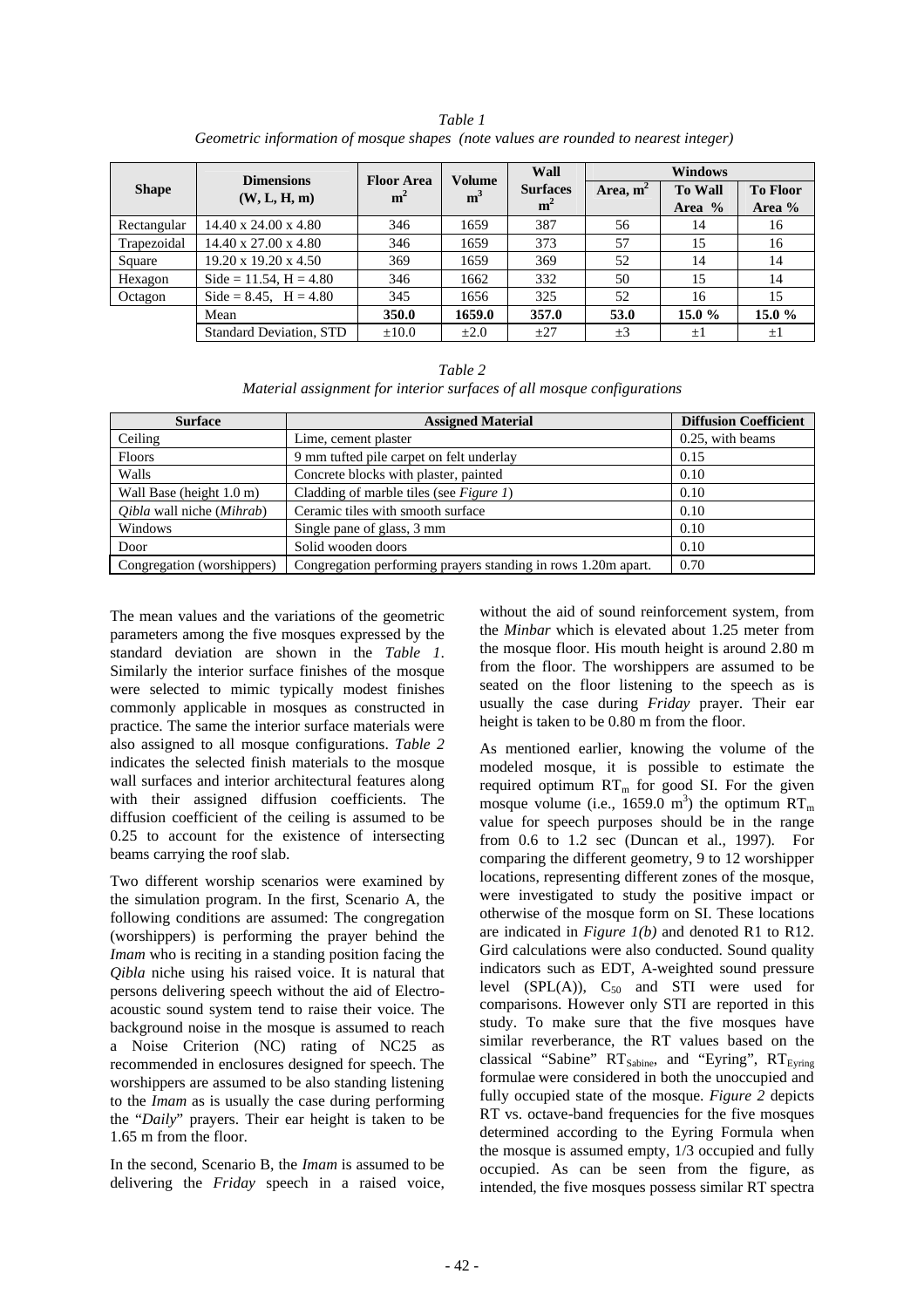in the three levels of occupancy, with some minor variations at low frequencies when the mosque is 1/3 occupied. Neither the "Sabine" nor the "Eyring" formulae takes into account the spatial distribution of the sound absorbing-materials but they both give a sense of the absorption magnitude similarities or otherwise.



*Figure 2 RT vs. octave-band frequencies for the mosque geometry determined according to "Eyring" Formula when the mosque is assumed empty, 1/3 occupied and fully occupied.*

# COMPARISON OF SOUND FIELDS AND ACOUSTICAL MERITS

The results of the simulations in terms of spatial distribution patterns (SDP) of STI are depicted in *Figure 3*. Values of STI are calculated on a grid of 1.0 x 1.0 meter for the occupied mosques when the worshippers are performing "*Daily"* group prayers while the *Imam* is facing the *Qibla* niche, are shown in part (a) of the figure. STI ratings are indicated on the value colored scale bar in each case. The zones in the mosque which exhibit STI values less than 0.5are the dark-colored grids. For clarity, they are highlighted with bold bounds. As can be seen, the zones of "Fair" STI rating are located in the center of the rear half of the floor area with some other "Fair" zones near the middle of side walls and the far front corners. The SDP of STI in the trapezoidal mosque show signs of the same patterns as in the case of the rectangular one with side "Fair" zones expanded to the *Qibla* wall. The "Fair" zones however, cover almost two thirds of the floor area in the square mosque, with the STI rating in the rear third almost approaching the "Poor" rating. The STI distribution pattern in the front one third of the floor is uniformly distributed.

Examining the Hexagon mosque reveals that the "Fair" zones are concentrated in the middle and rear parts of the mosque.



*Figure 3 Spatial distribution patterns of STI assuming a background noise level and spectrum of NC-25. Values are simulated for fully occupied mosques when the worshippers are (a) performing daily group prayers, when the Imam is facing the Qibla niche, and (b) sitting on the floor carpet listening to the Imam*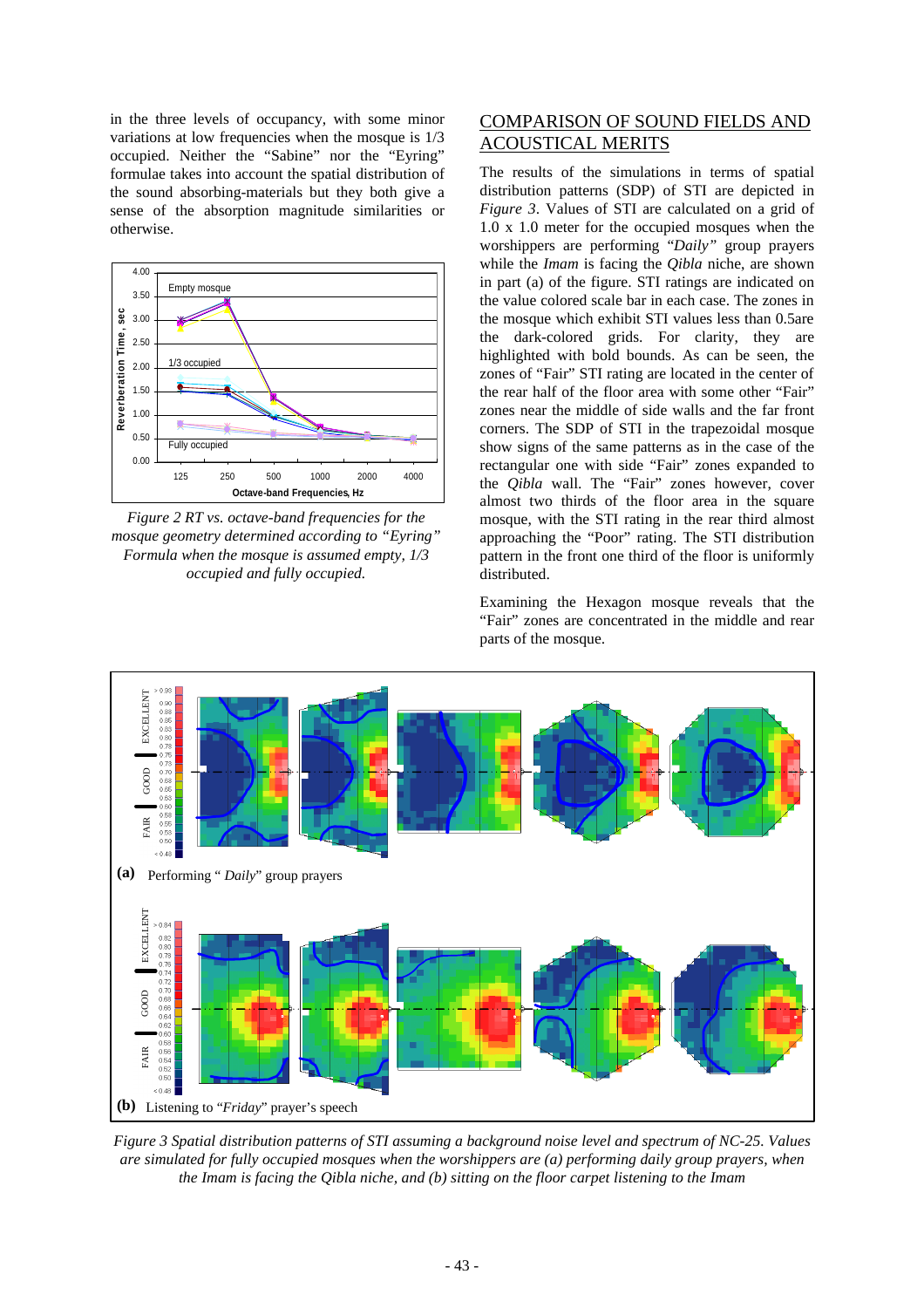Zones with "Good" SI ratings and above are mainly located near the *Qibla* wall and parallel to the two front sidewalls. On the other hand, the octagonshaped mosque reveals "Good" STI all around the eight sidewalls with the zone confined to the middle with "Fair-to-Poor" ratings.

Part (b) of *Figure 3* shows the distribution patterns of STI of those sitting on the floor carpet listening to the *Imam* (standing on the *Miharb*) delivering the *Friday* prayer speech. The SDP of STI in this worship mode is quite different and, since the sound source is high and the listeners' ears are near the floor, much of the direct sound energy is reaching almost all worshippers in the mosque. There are, therefore, fewer "Fair" SI zones. One may also notice the extension of the "Excellent-Good" SI ratings near the *Imam* as he is facing the worshippers compared to similar zones shown in part (a) of the figure in case the *Imam* is not facing the worshippers. Additionally, the *Imam* (source) location is not located on the main axis of the mosque as in the first Scenario. The square mosque shows minor areas of "Fair-Poor" SI. The SDP of SI for part (a) of *Figure 2* was then transformed to STI contours as shown in *Figure 4.* Only zones with "Excellent-Good" ratings are bounded to facilitate the examination of those floor areas compared to others with lower SI ratings. Such areas are larger in the square and octagon mosques compared to the other geometry. From the statistical viewpoint, *Figure 5* depicts the percentage listeners (%) in each of the five STI rating categories i.e. "Excellent", "Good", "Fair", " Poor", and "Bad". *Figure 5(a)* illustrates the results of the simulation of Scenario A. In this case almost 25% of the listeners have "Excellent-Good" SI ratings, 80% of the worshippers have "Fair" SI, while 5% of the listeners in the octagon mosque encounter "Poor" SI. The results of simulating Scenario B indicated that the " Excellent-Good" SI locations are above 30% for the mosque floor area in the square, hexagon and octagon mosques representing the highest among the five mosque configurations.

It is important to examine the behavior of STI on the axes perpendicular and parallel to the *Qibla* wall. *Figure 6(a)* illustrates STI values vs. distance from the sound source to the rear rows of worshippers. As can be seen up to almost 3.5 meters behind the *Imam* STI decreases linearly from a value of slightly above0.9 0 to 0.55. As expected no differences are found in this region where direct sound dominates the sound fields and the subsequently the mosque geometry has little or no impact on STI values. Beyond 3.5 m behind the *Imam*, variations of S/N can be clearly observed despite the fact that these variations lie within the " Fair" rating of SI. The central area of the octagon mosque shows "Poor" SI 7.5 to 10.5 meters from the *Imam. Figure 4 STI contour determined in case of "Daily"* 



*group prayers in the five mosque geometries.*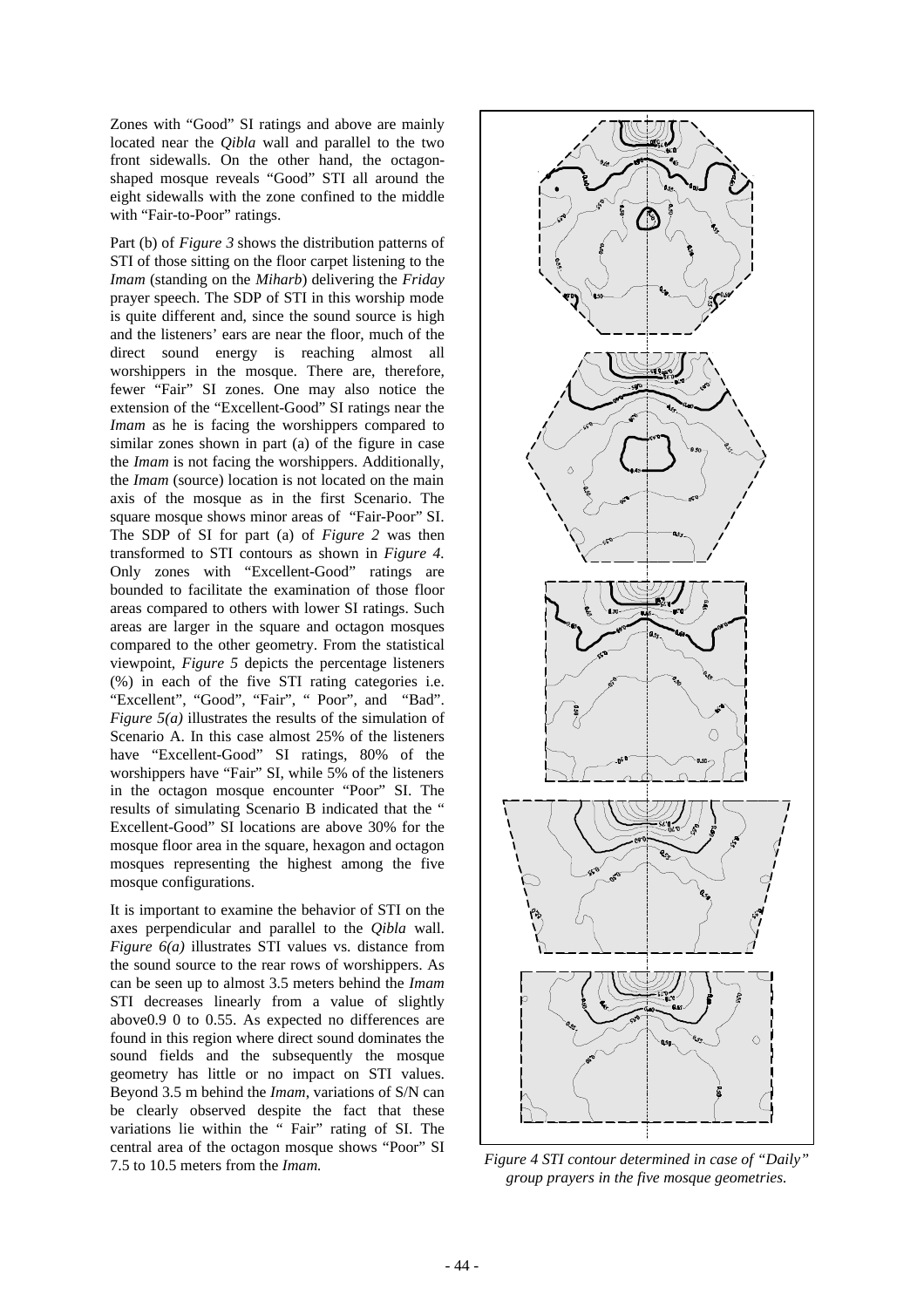STI values start to increase gradually to the rear rows due the effect of reflected sound energy as a result of the side and back walls. Rear rows of worshippers enjoy " Good" STI ratings equal to those found in the first 3-4 rows. Values increase to upper limit of the "Good" rating limit. Rear rows in both the rectangular and trapezoidal floor plans have uniform and constant STI values. Rows in the square, hexagon and octagon mosques exhibit an increase in STI values due to nearby boundaries as beneficial reflections contribute to the received sound energy at listeners' ears.



*Figure 5 Comparison of STI rating categories in terms of percentage listeners when (a) performing "Daily" group prayers, and (b) sitting on the floor carpet listening to the Imam delivering the "Friday" prayer's speech.*

From examining part (b) of *Figure 6*, one can observe the behavior of STI in the first row parallel to the *Qibla* wall just behind the *Imam* versus more distant worshippers on both ends of the row. The STI profiles emphasize the symmetry of the investigated geometric configurations. The impact of the Hexagonal sidewalls on the increase of STI is evident. Although the RT spectrum was made constant for all the modeled mosques by controlling the mosque volume and the magnitude of the soundabsorbing materials of the interior surface finishes, when considering the distribution of the absorptive materials in terms of mounting location relative to the

worshippers, simulated RT vary from one worshipper's location to the other. *Figure 7* depicts the global RT spectra obtained from the five mosque models in the case of one-third occupancy, as is usually the case during performing "*Daily*" prayers. It shows similar RT spectra with variable values. The geometry of the octagon mosque resulted in the highest RT values at all octave-band frequencies particularly at low frequencies (i.e., 125-250 Hz). Global RT values in the hexagon became the second highest. This is also expected in round enclosures or cylindrical forms as reflected sound from boundaries add to the reverberant sound fields. The square geometry resulted in the lowest RT values in the midfrequencies range (i.e., 500-2000 Hz) where most of the speech sound energy is dominant.



*Figure 6 (a) STI ratio and rating versus sourcelistener distance along the axis (a) perpendicular to the Qibla wall, and (b) parallel to the Qibla wall along the 1st row of the worshippers.*

Knowledge of the magnitude and the most likely spatial distribution of EDT, SPL(A), and STI in the modeled mosques can further help in the process of deciding on remedial measures concerning the installation of sound reinforcement systems. "Poor-Bad" zones with insufficient unamplified sound level can be readily visualized. Consequently the specifications of the power, number, directivity and most importantly the location of loudspeaker required to overcome the resulting acoustical deficiencies can be guided by the information at hand.